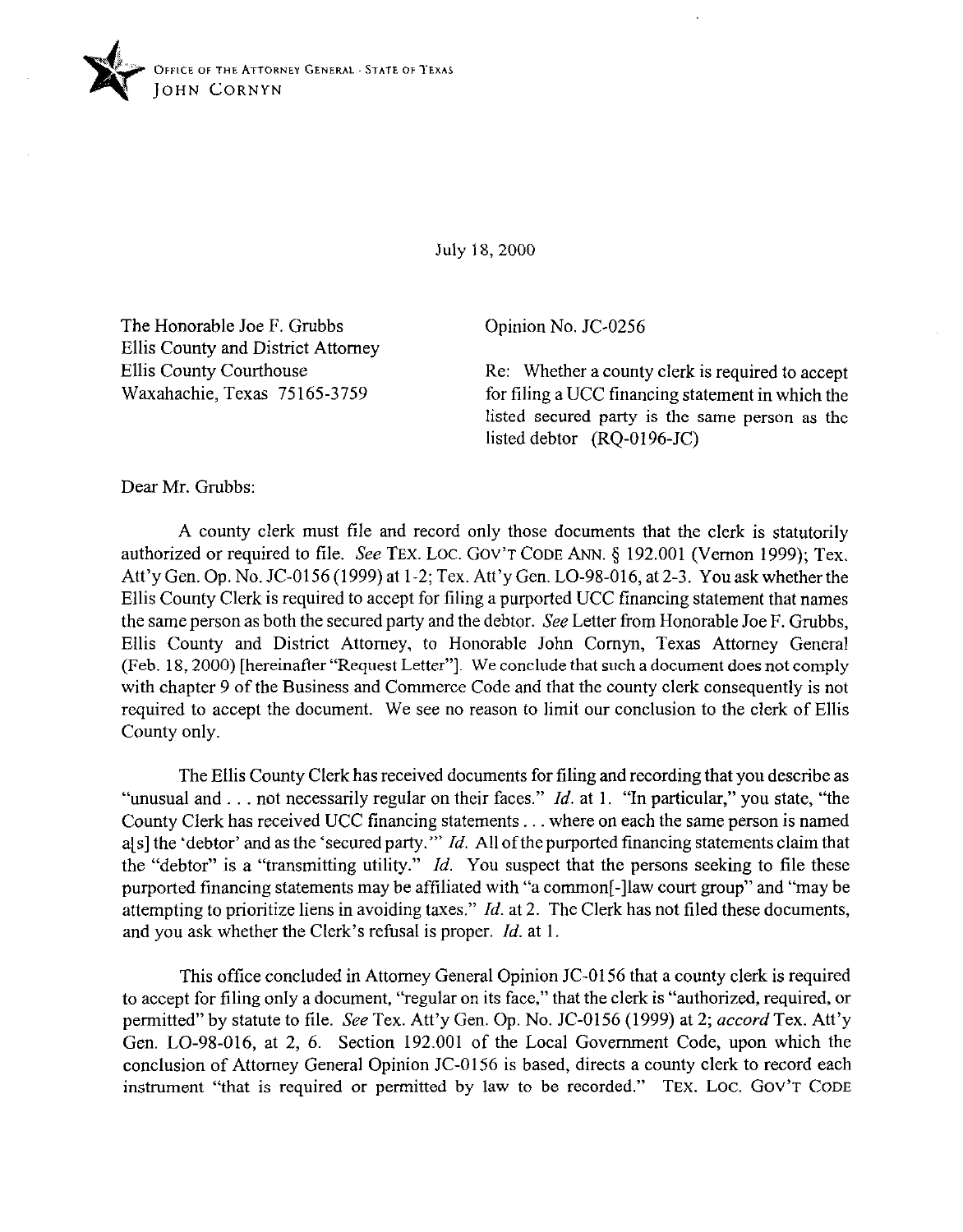ANN. 5 192.001 (Vernon 1999); see Tex. Att'y Gen. Op. No. JC-0156 (1999) at 2; Tex. Att'y Gen. LO-98-016, at 2,6; *City* ofAbilene v. *Fryar,* 143 S.W.2d 654,657 (Tex. Civ. App.-Eastland 1940, no writ). Conversely, a county clerk has no duty to accept for tiling a document that the clerk has no statutory authority to file. See Tex. Att'y Gen. Op. No. JC-0156 (1999) at 2; *accord* Tex. Att'y Gen. LO-98-016, at 6.

If a county clerk has a duty to accept a purported UCC financing statement such as you describe, that duty arises under chapter 9 of the Business and Commerce Code. Chapter 9, which is also known as "Uniform Commercial Code-Secured Transactions,"see **TEX.** Bus. & **COM. CODE**  ANN. 5 9.101 (Vernon 1991), regulates any transaction that is "intended to create a security interest in personal property or fixtures including goods, documents, instruments, general intangibles, chattel paper or accounts." See id. § 9.102 (Vernon Supp. 2000). For the purposes of chapter 9, a "debtor" is a "person who owes payment or other performance of the obligation secured." *Id. 5 9.105(4).* A "secured party" is "a lender, seller[,] or other person in whose favor there is a security interest." *Id.*  5 9.105(13). A "security interest" is "an interest in personal property or fixtures [that] secures payment or performance of an obligation." *Id. §* 1,201(37)(A); see also *id.* \$ 9.105(d) (stating that relevant definitions may be found in chapter 1, Business and Commerce Code).

Under chapter 9, a secured party generally must file a financing statement with the county clerk to perfect a security interest in a transaction. See *id. \$3* 9.302(a), .303(a), ,304. But see *id.*  §§ 9.104, .302, .305. A proper financing statement names the debtor and the secured party; bears the debtor's signature; lists the secured party's address so that information concerning the security interest may be obtained; states the debtor's mailing address; and lists or describes the types or items of collateral. See *id.* 5 9.402(a). To perfect a security interest in certain kinds of goods, the secured party, not the debtor, must sign the financing statement. See *id. 5* 9.402(b).

Once a security interest is perfected, and if the debtor defaults on the loan from the secured party, the secured party may take possession and dispose of the collateral listed on the financing statement. See *id.* \$5 9.501(a), ,503, ,504 (Vernon 1991); *accord Bunk One, Tex. Y. Stewart, 967*  S.W.2d 419, 435 (Tex. App.-Houston [14th Dist.] 1998, pet. denied). "A secured patty takes priority over [the holder ofl an unperfected security interest and may take priority over other secured parties depending upon when the parties perfected their interest." *Bank One, Tex.*, 967 S.W.2d at 435; see also **TEX.** Bus. & **COM. CODE ANN.** \$3 9.301, ,312 (Vernon Supp. 2000). A person who "intentionally or knowingly" presents or causes to be presented for filing a "groundless" financing statement that the person knows is groundless may commit a Class A misdemeanor. See **TEX. PEN. CODE** ANN. 5 37.101 (Vernon Supp. 2000).

A document that purports to be a chapter 9 financing statement but that lists the same person as the debtor and the secured party does not create a security interest. "A security interest . . . is an interest in property [that] is given, by contract, from one person to another person to secure an obligation [that] the giver of the security interest (the debtor) owes to the person to whom the security interest is given." N.D. Att'y Gen. Op. No. 99-13, 1999 WL 717972, at \*2. Where the debtor and the secured party are natural persons, they must be different people. If the debtor and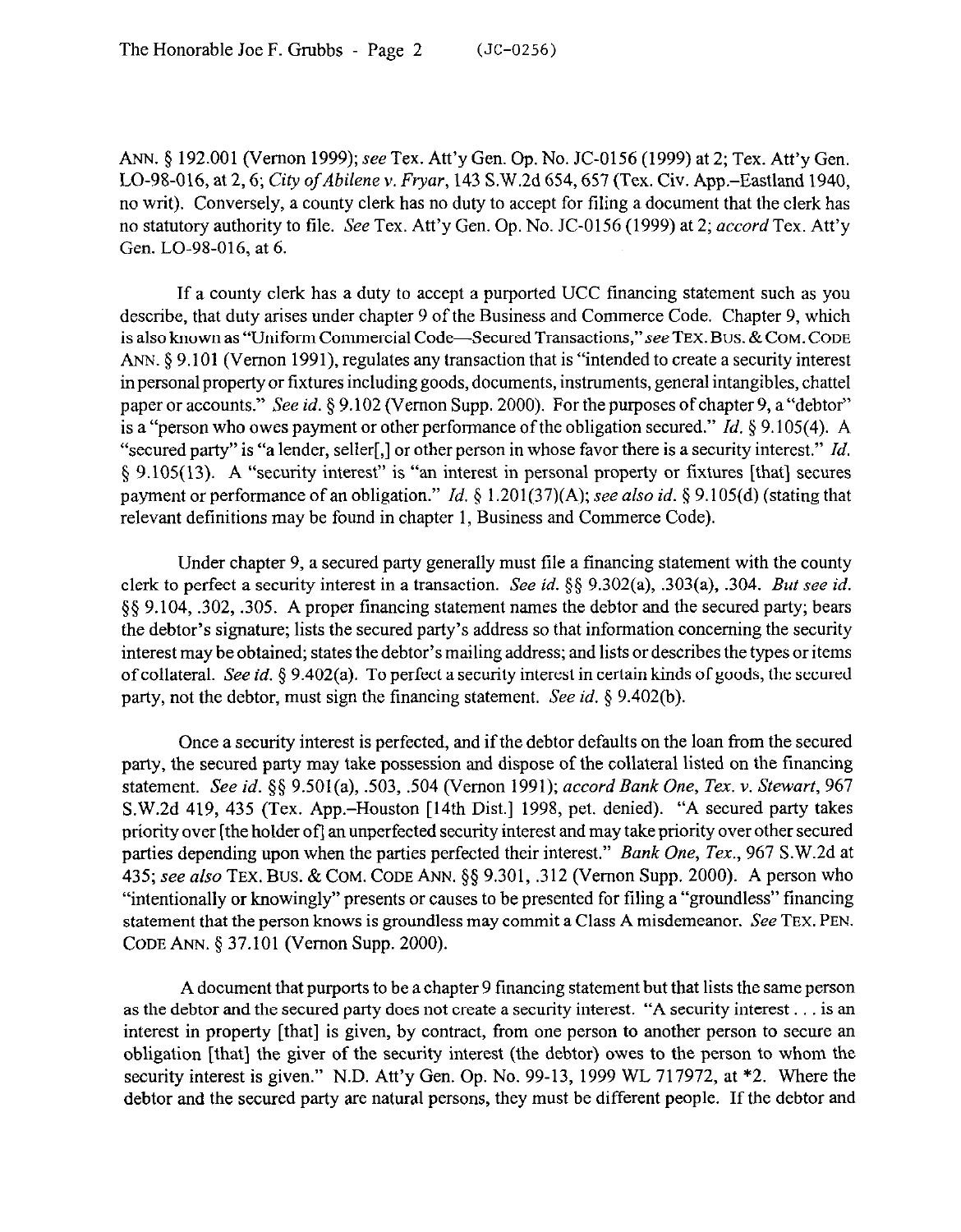secured party are the same entity, the debtor cannot be legally obligated to repay a loan of money or property to the secured party. See **TEX. BUS.** & **COM. CODE** ANN. 5 9.105(a)(4), (13) (Vernon Supp. 2000) (defining "debtor" and "secured party"). Similarly, a debtor cannot default on a loan from him- or herself in a way that would make sense of the statutory liability and criminal penalty provisions. See *id.* 5 9.412; **TEX. PEN. CODE ANN.** 5 37.101 (Vernon Supp. 2000).

Because this type of purported financing statement does not, on its face, create a security interest, a county clerk has no duty to file it and, indeed, may refuse to file it. See *id.; accord* Tex. Att'y Gen. Op. JC-0156 (1999) at 2 (stating that county clerk may not accept for tiling any document that clerk lacks statutory authority to file); Tex. Att'y Gen. LO-98-016, at 6 (same). Depending upon the knowledge or intent of a person who attempted to file such a financing statement, he or she may be guilty of a Class A misdemeanor under section 37.101 of the Penal Code. See **TEX. PEN. CODE ANN.** 5 37.101 (Vernon Supp. 2000). Whether a person has committed a crime in any particular circumstance is a question of fact that cannot be resolved in an attorney general opinion. See Tex. Att'y Gen. Op. Nos. JC-0020 (1999) at 2; DM-98 (1992) at 3; H-56 (1973) at 3.